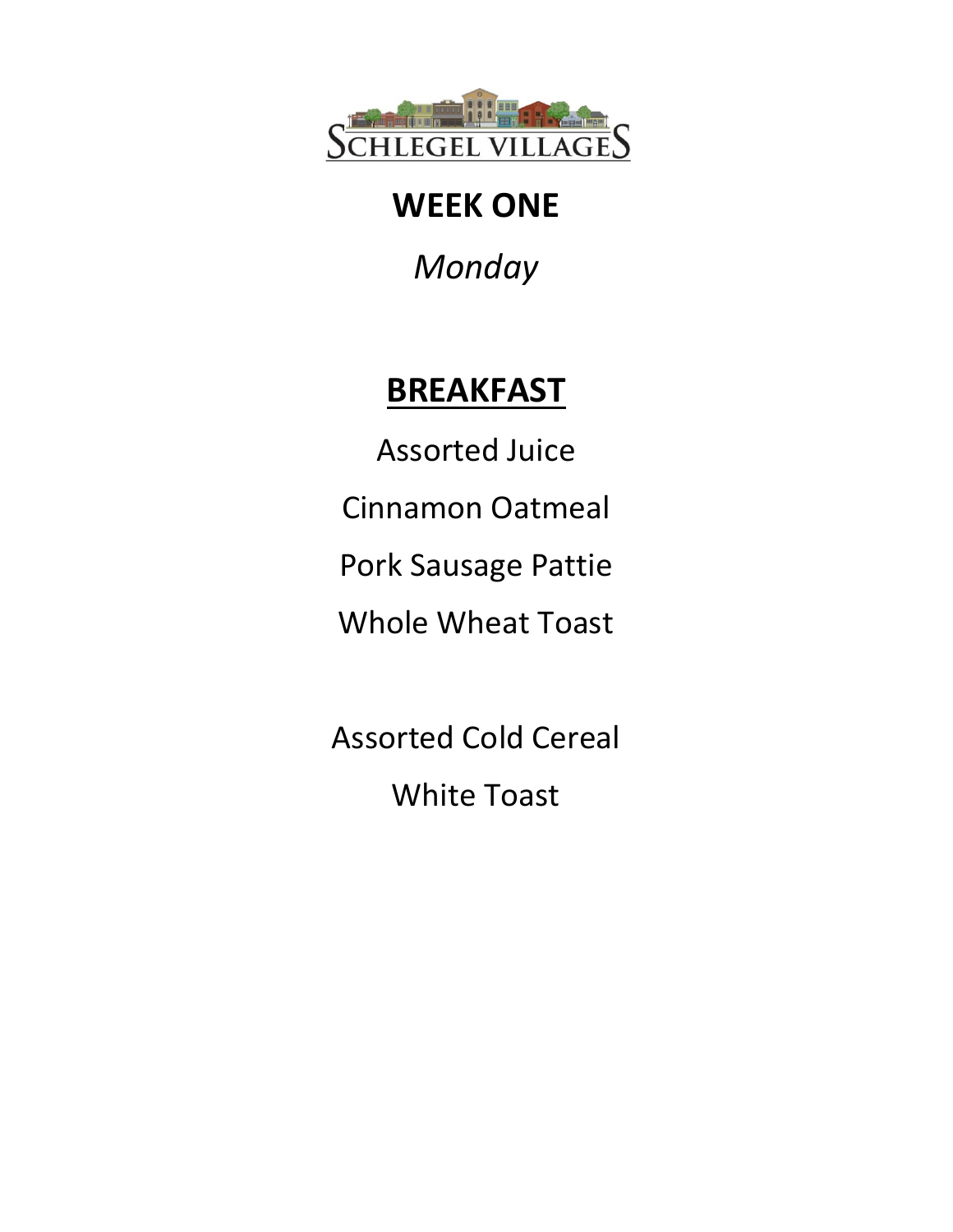

## **WEEK ONE~***Monday*

#### **LUNCH**

Captain Burger on Bun

Coleslaw Vinaigrette

OR

Egg Salad Platter

(Egg Salad, Tossed Salad)

#### **DESSERT**

Raspberry Mousse

### **SUPPER**

Roasted Sage Chicken Drumstick

Herb Roasted Potatoes

Peas & Pearl Onions

OR

Alfredo Fettuccine

Mixed Green Salad

#### **DESSERT**

Chocolate Roll Cake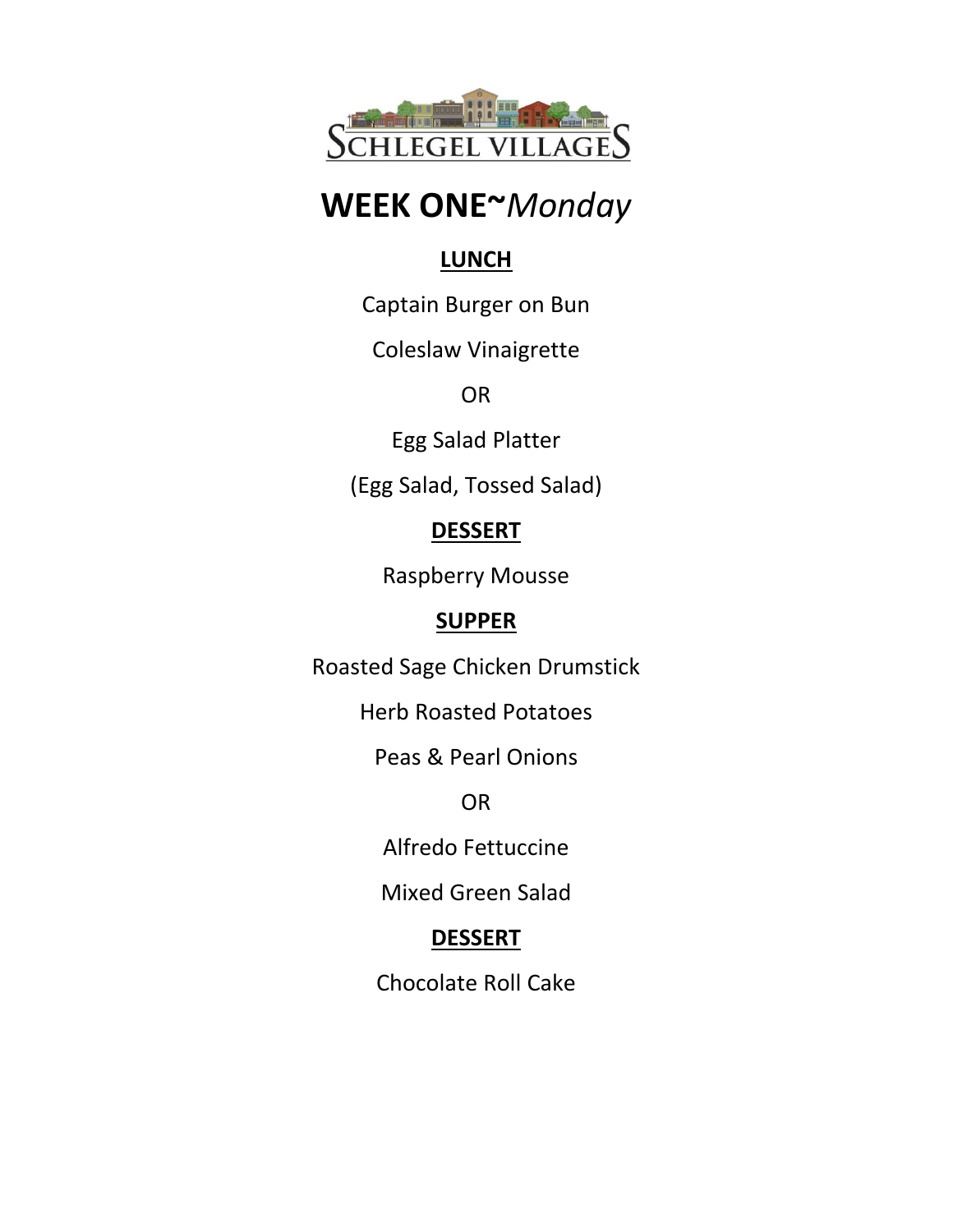

*Tuesday*

# **BREAKFAST**

Assorted Juice

Oatmeal

Hard Boiled Egg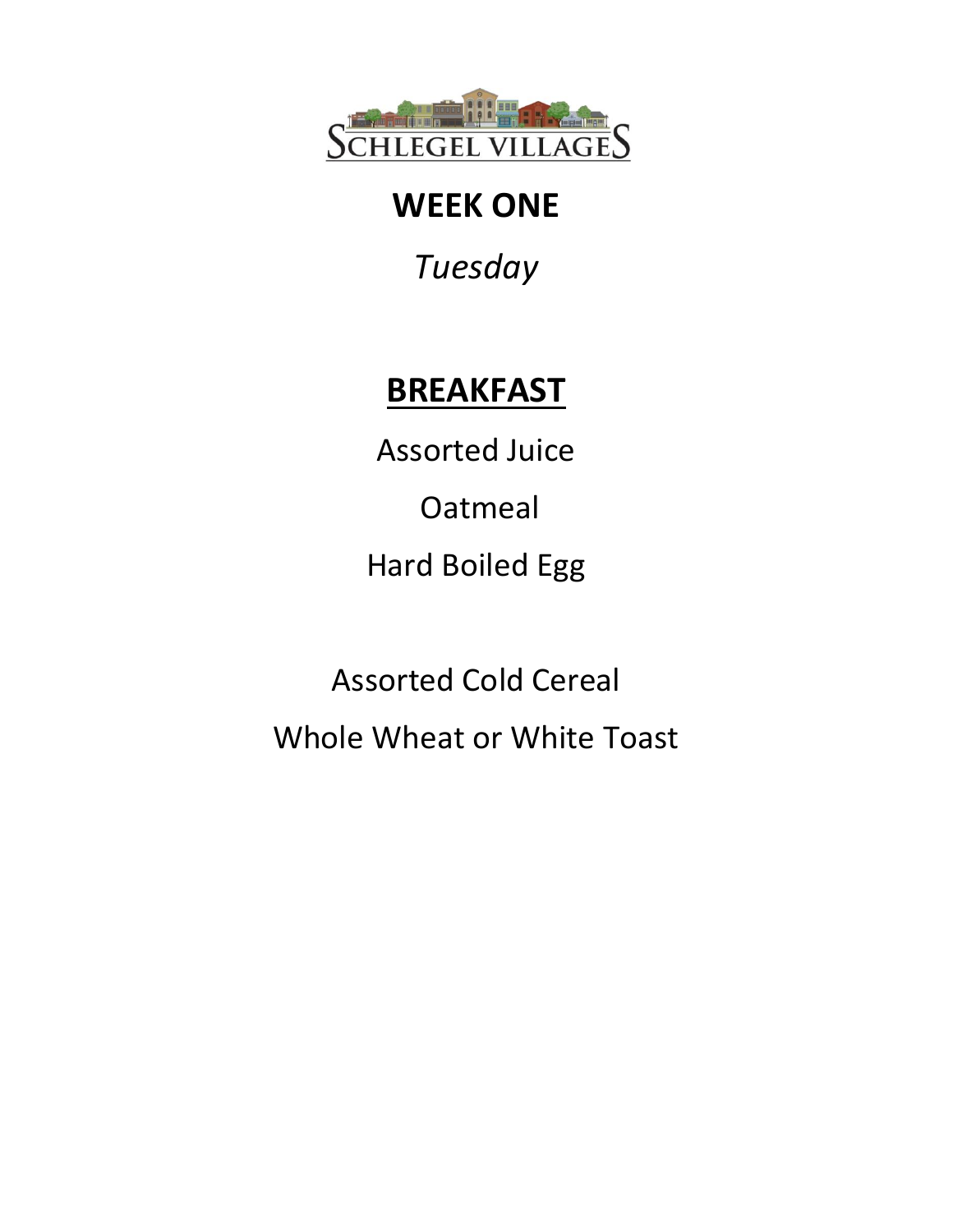

## **WEEK ONE~***Tuesday*

#### **LUNCH**

Corn Chowder Soup

Deviled Ham Salad

Beet Salad

Or

Chicken Shawarma Plate

Mediterranean Salad

#### **DESSERT**

Butter Tart

#### **DINNER**

Salmon Pie

Sauteed Spinach Mushrooms

Or

Moroccan Lamb Tagine

Parsley Carrots and Buttered Cabbage

#### **DESSERT**

Chocolate Ice Cream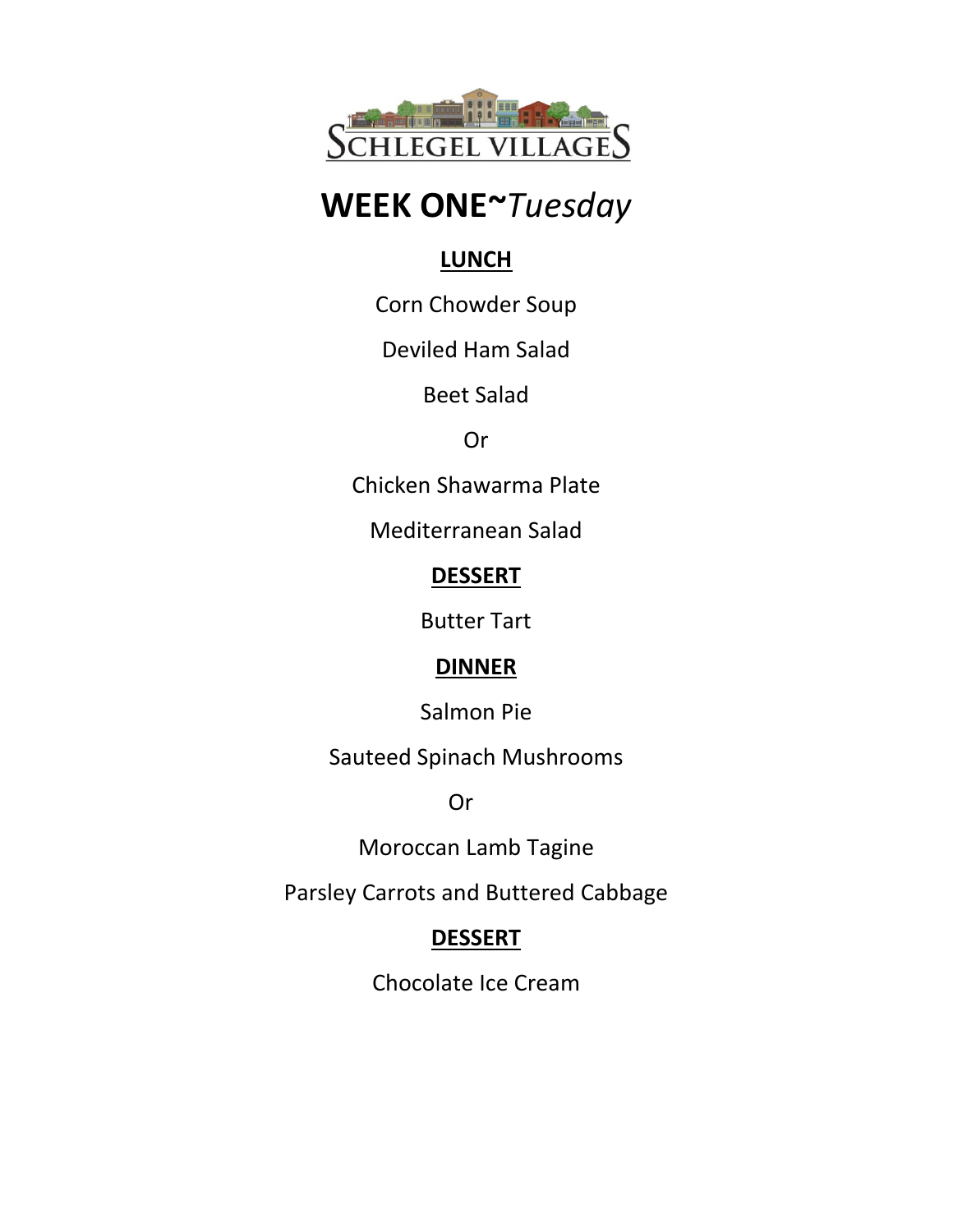

*Wednesday*

# **BREAKFAST**

Assorted Juice

Oatmeal

Breakfast Ham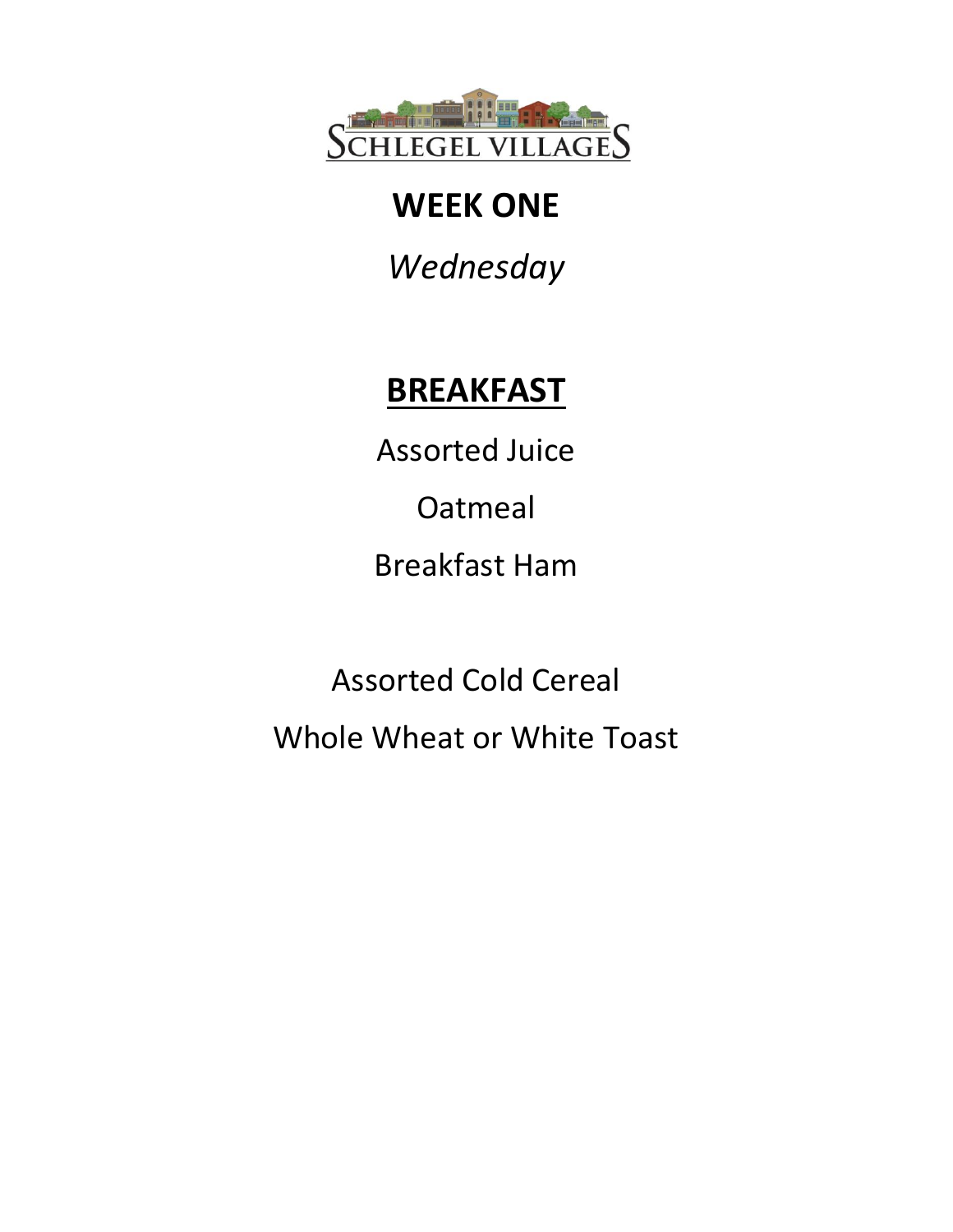

### **WEEK ONE~***Wednesday*

### **LUNCH**

Roasted Cauliflower Soup

Turkey Deli Plate

Wheat Roll

Or

Grilled Cheese Sandwich

Tomato Slices

### **DESSERT**

Mandarin Oranges or Peanut Butter Cookies

### **DINNER**

Salisbury Steak & Mushroom Sauce

Mashed Potatoes and Green Beans

Or

Oktoberfest Sausage

Red Potato Salad& Sweet and Sour Cabbage

### **DESSERT**

Coconut Cream Pie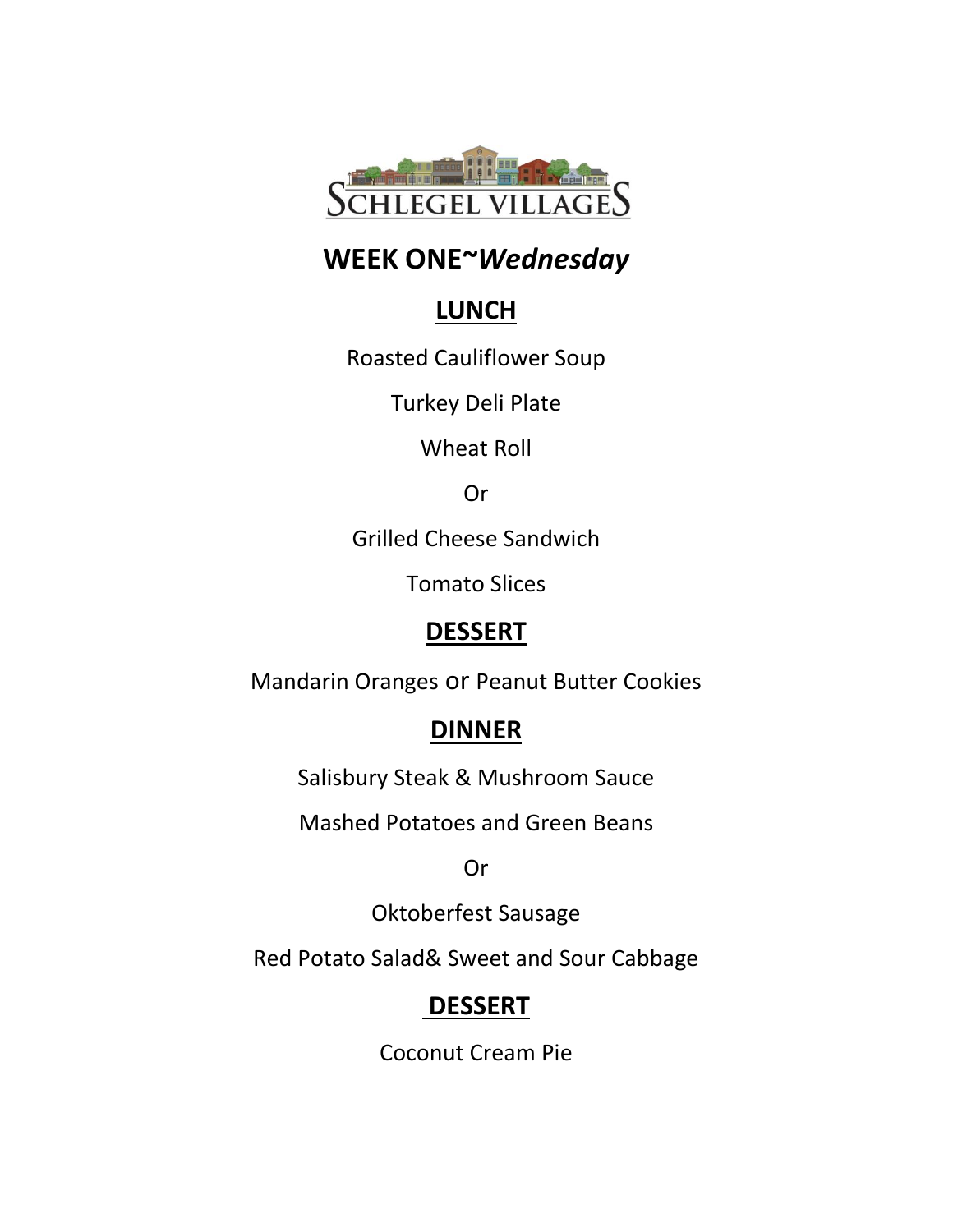

*Thursday*

# **BREAKFAST**

Assorted Juice

Oatmeal

Raisin Bread

Peanut Butter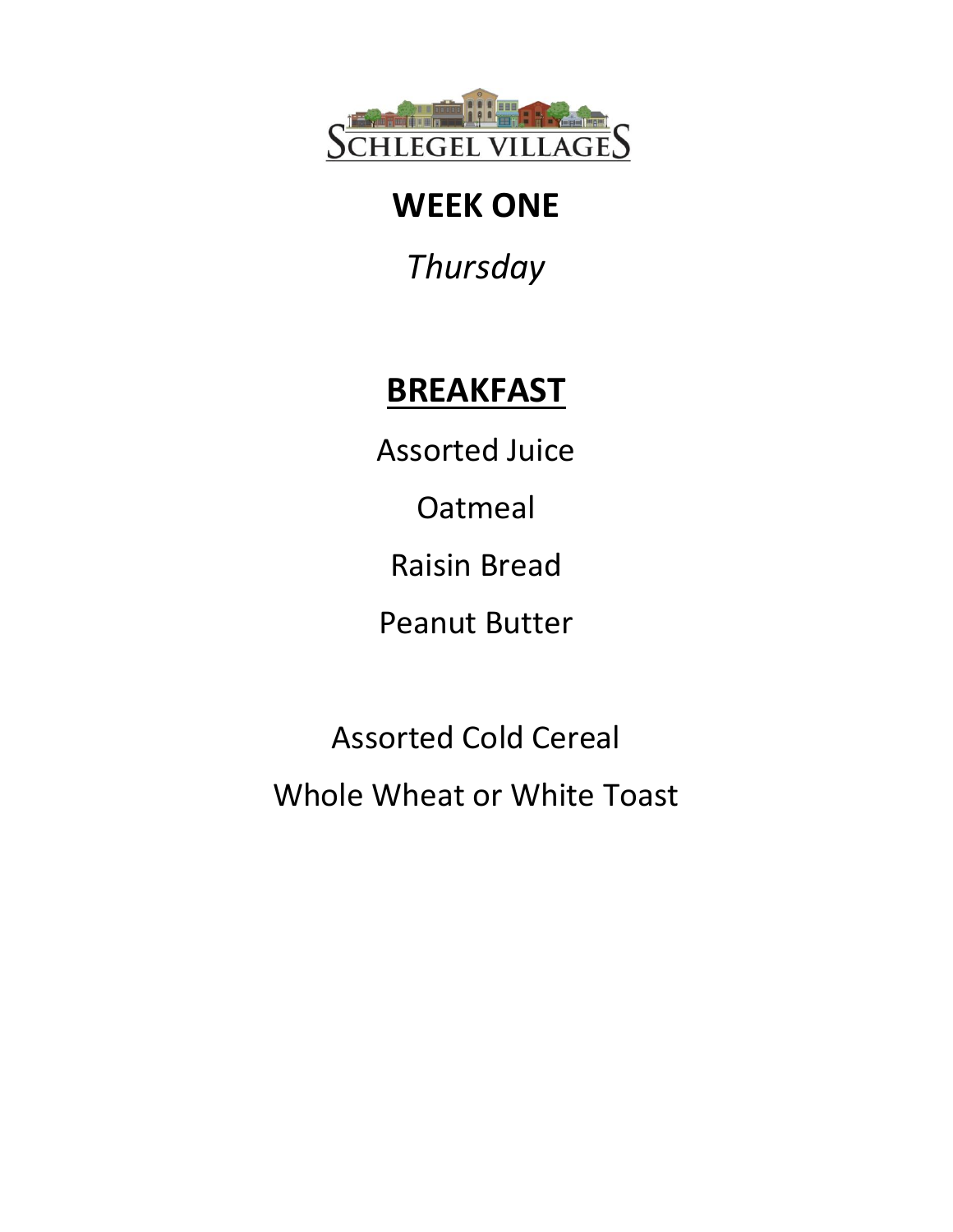

### **WEEK ONE~** *Thursday*

## **LUNCH**

Chicken Noodle Soup

Egg Salad on Multi-Grain

Or

Bacon and Tomato Sandwich

Both Served with Corn & Bean Salad

## **DESSERT**

Rainbow Parfait

## **SUPPER**

Beef Shepherds Pie

Pearl Harvest Vegetables

Or

Turkey Schnitzel

Herb Roasted Potatoes and Broccoli Florets

## **DESSERT**

Vanilla Tart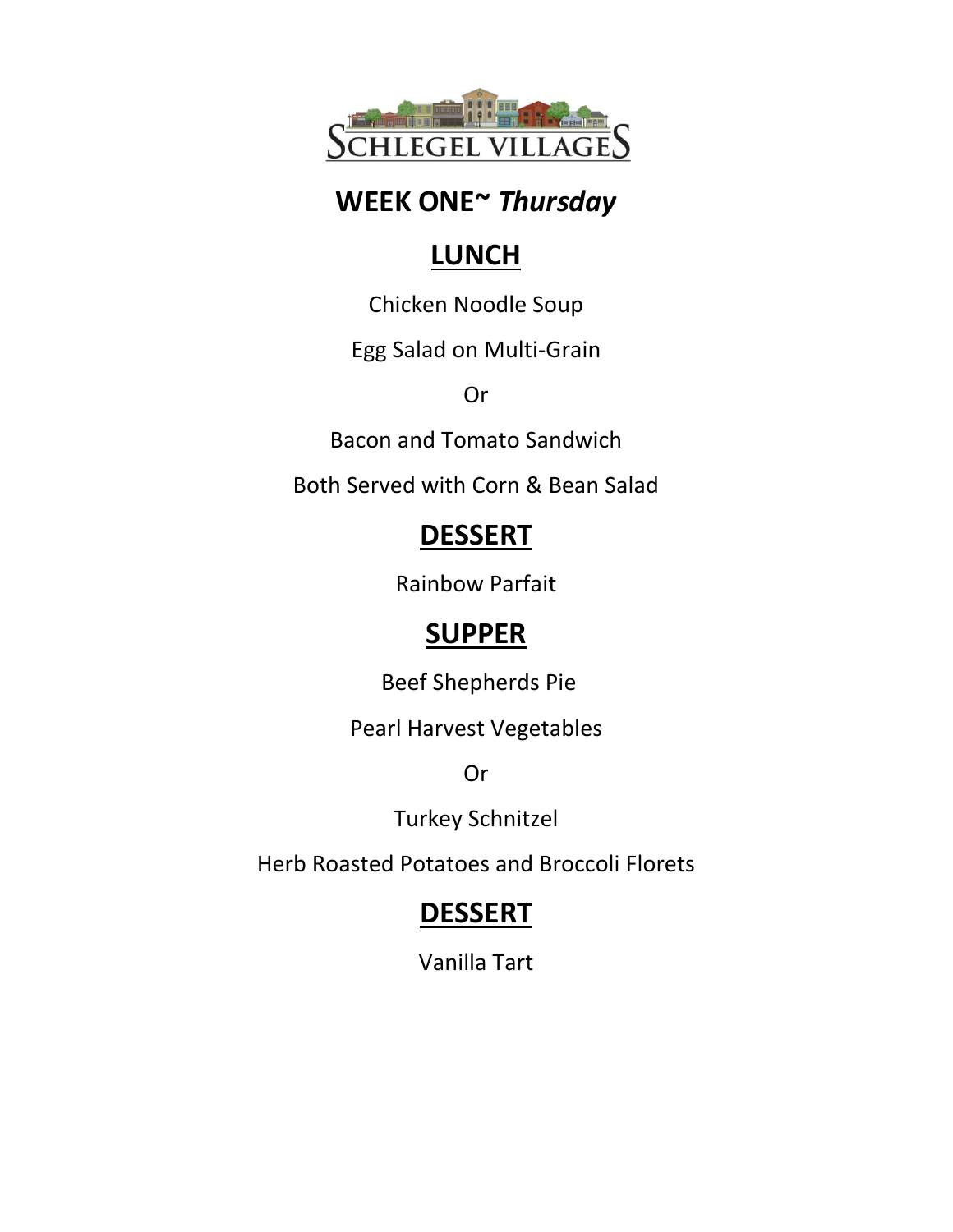

*Friday*

# **BREAKFAST**

Assorted Juice Oatmeal Poached Egg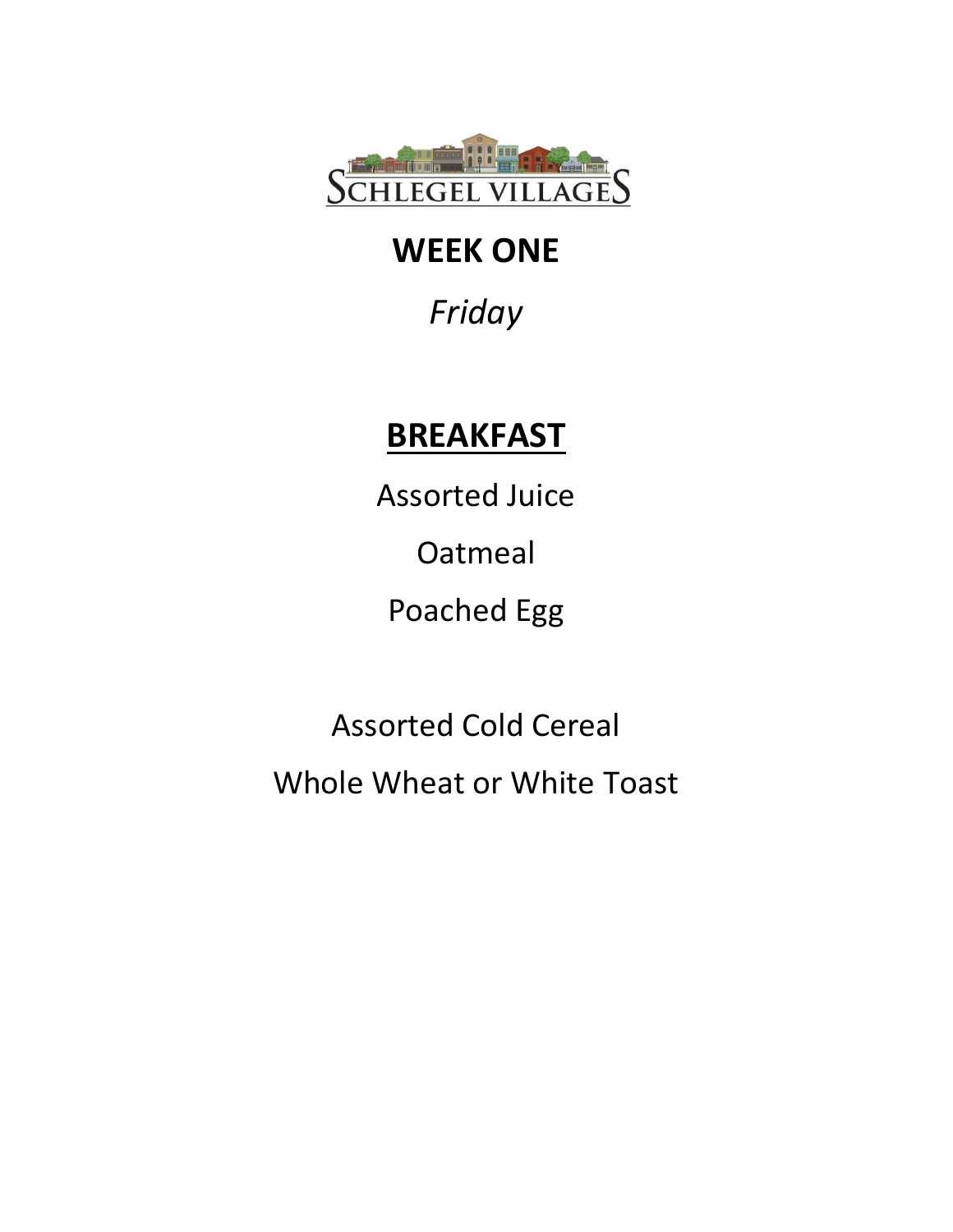

### **WEEK ONE~***Friday*

## **LUNCH**

Potato Leek Soup

Homemade Quiche

Seasoned Green Peas

Or

Hot Dog on a Bun

Tossed Salad

## **DESSERT**

Nanaimo Bar

## **SUPPER**

Fish n' Chips

Tartar Sauce & Lemon Wedge

Creamy Coleslaw

Or

Eggplant Parmigiana Casserole

Savoury Diced Potatoes and Italian Mixed Vegetables

### **DESSERT**

Carrot Cake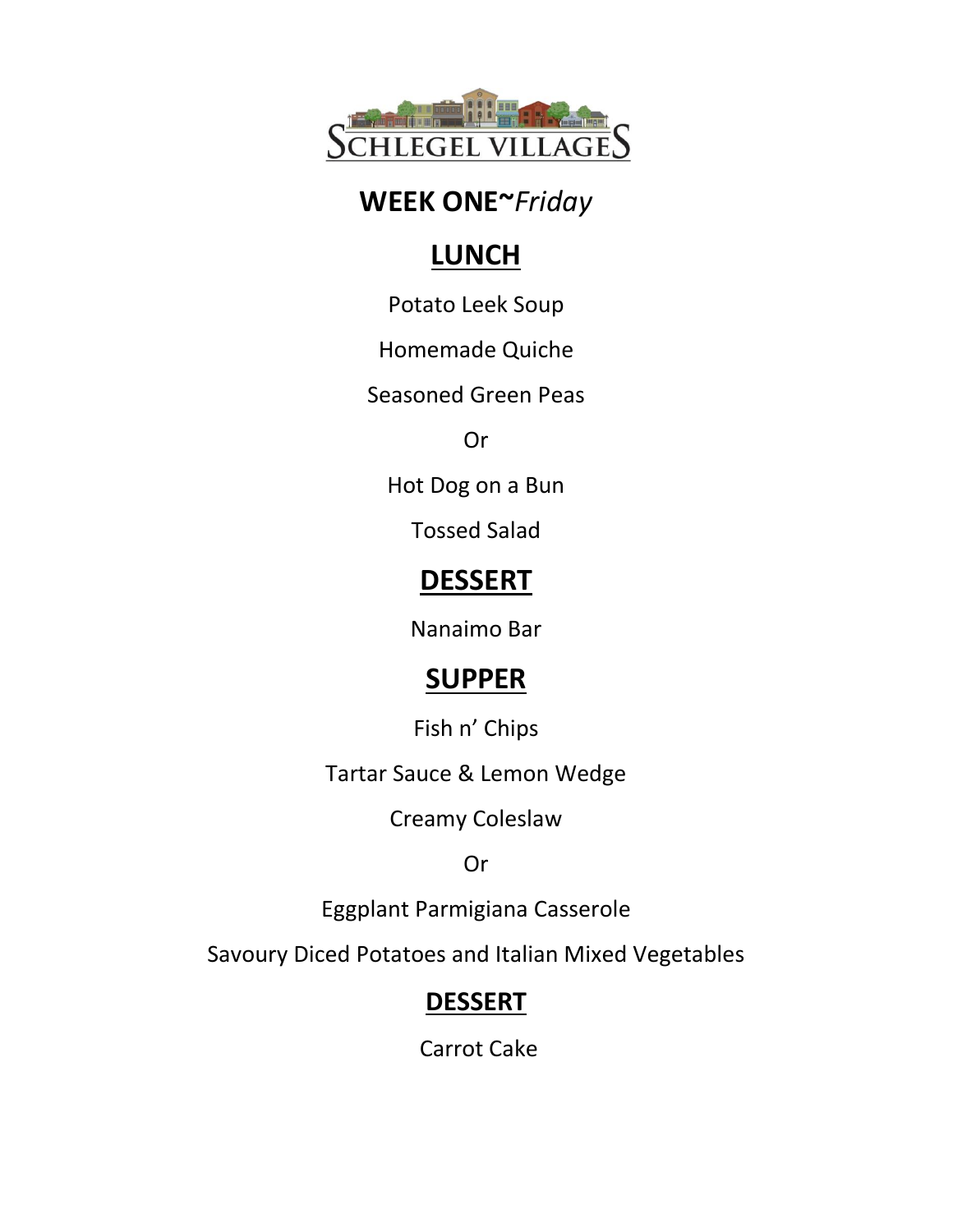

*Saturday*

# **BREAKFAST**

Assorted Juice Cream of Wheat Hard Boiled Egg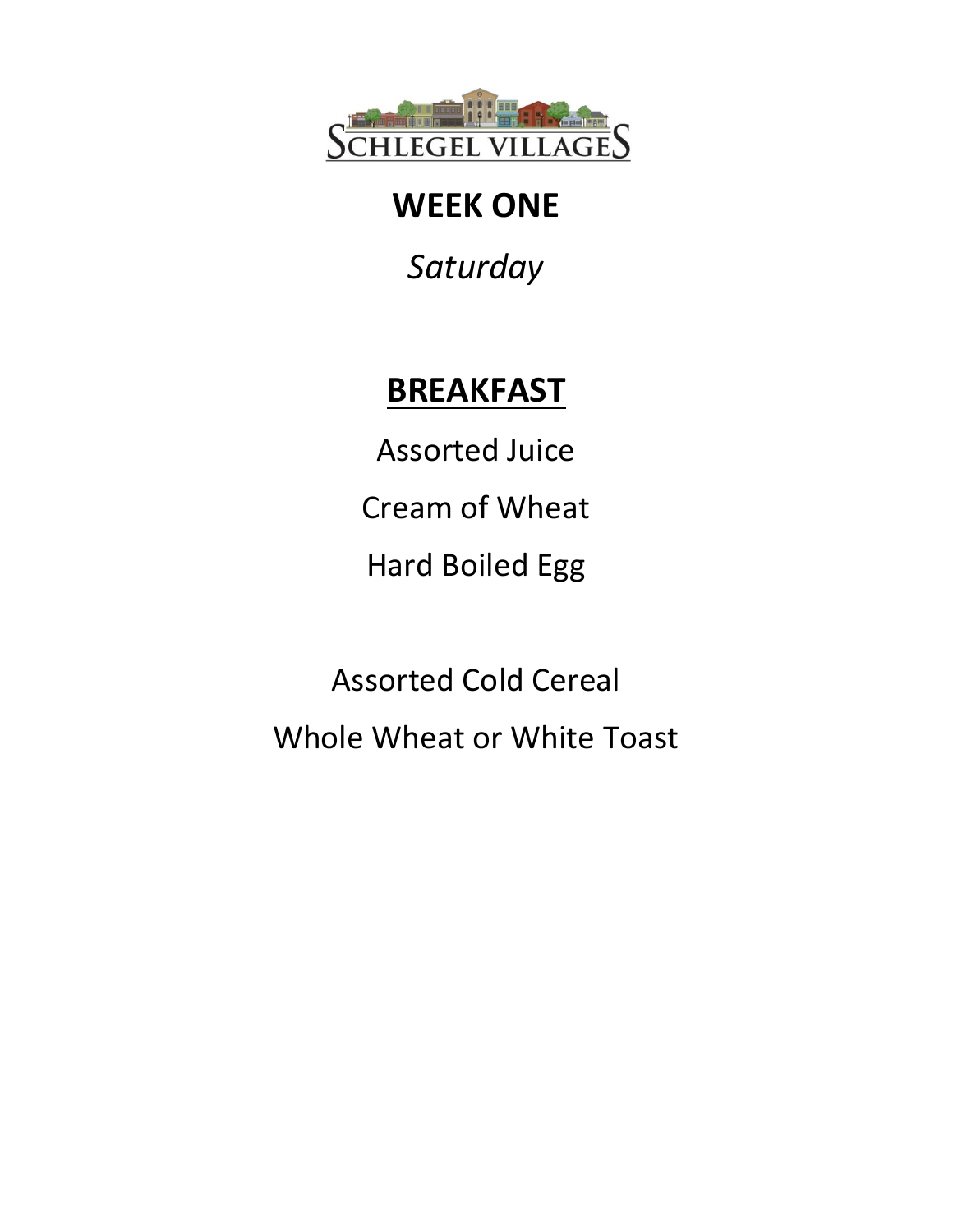

## **WEEK ONE~***Saturday*

## **LUNCH**

Scotch Broth

Cucumber and Cream Cheese Sandwich

Or

Crab Cake

Potato Wedges

Both Served with Spinach and Mushroom Salad

#### **DESSERT**

Lemon Chiffon

## **SUPPER**

Honey Garlic Pork Loin

Or

Chicken Cacciatore

Fluffy Rice, Oriental Vegetables and Sugar Snap Peas

## **DESSERT**

Berry Cobbler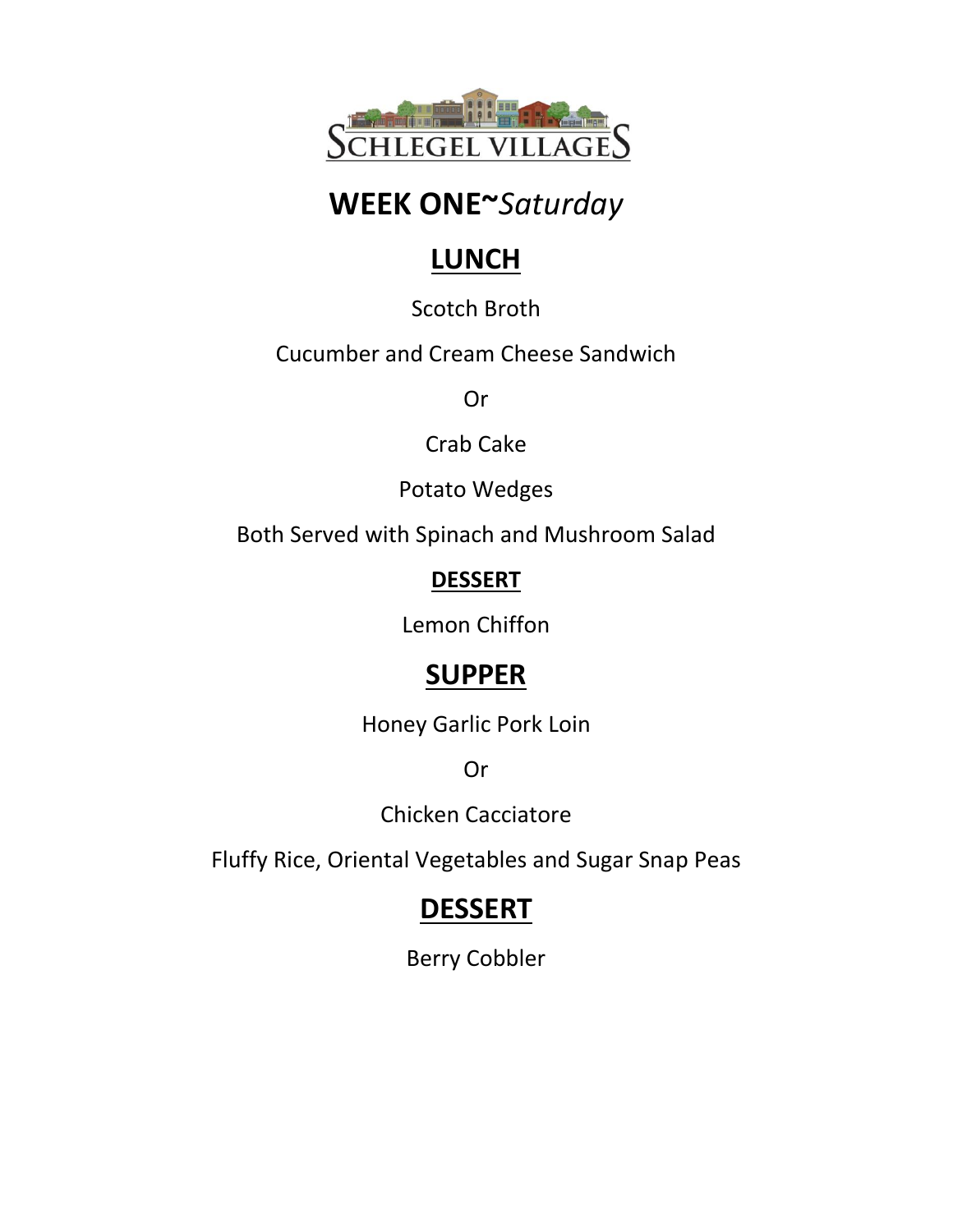

*Sunday*

# **BREAKFAST**

Assorted Juice Oatmeal Scrambled Eggs Crispy Bacon